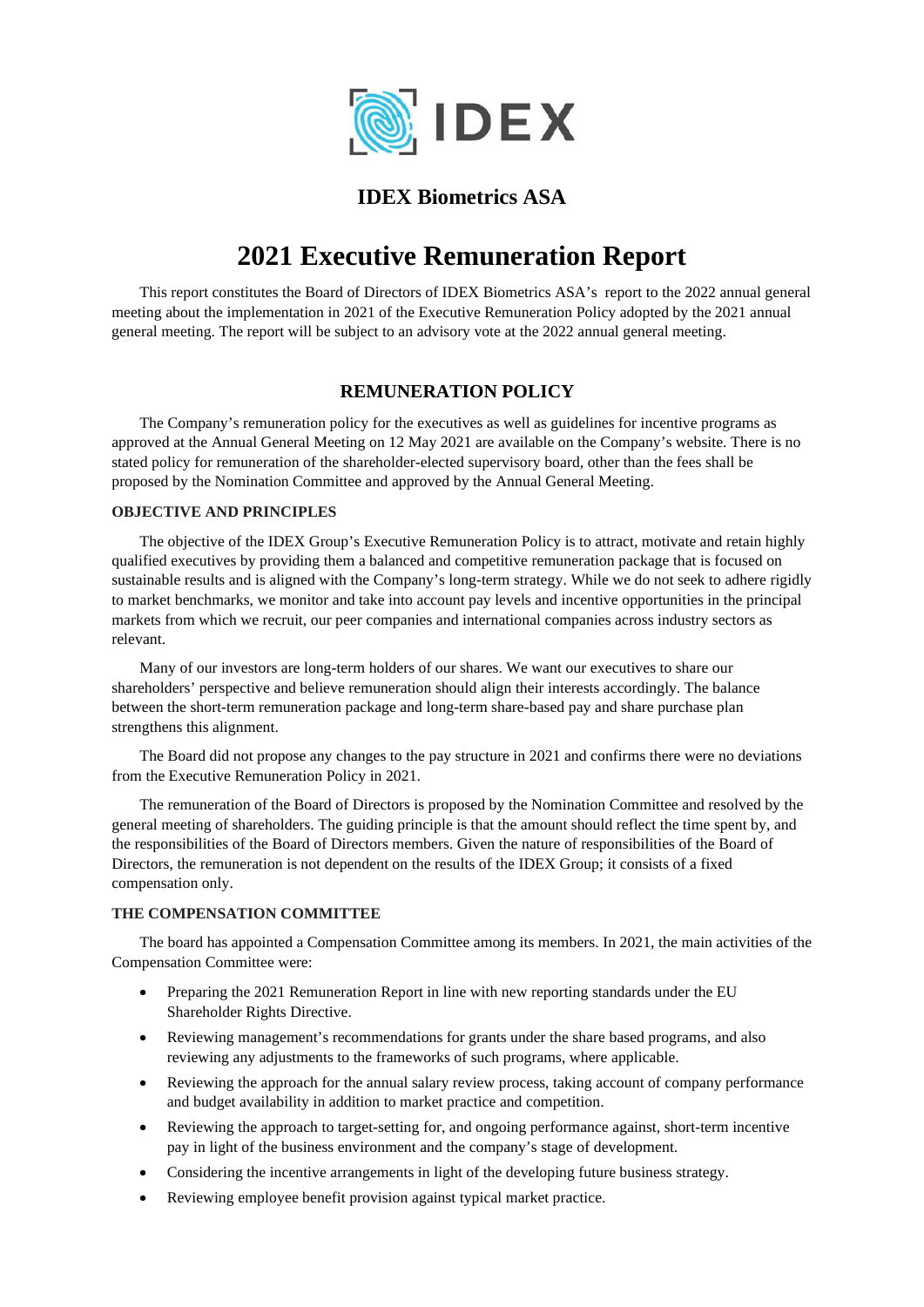### **REMUNERATION OF THE BOARD OF DIRECTORS**

The Board of Directors has seven directors elected by the shareholders in a general meeting. Fees to the board of directors are proposed by the Nomination Committee and approved by the annual general meeting in arrears and consist of a fixed annual base fee for the service period since prior annual general meeting and up to the annual general meeting when the fees are approved. Committee tenure is remunerated by separate, additional fees determined in the same manner. The fees are reviewed, but not necessarily increased, each year, taking into account market practice with reference to an international peer group, as well as the need to attract and retain high-caliber individuals. Members of the Board of Directors are not included in any variable pay incentive programs, share incentive programs, retirement benefit plans or other benefit plans.

#### **BOARD REMUNERATION PAID IN 2021**

The fees in the table below represent fees approved at the Annual General Meeting on May 12, 2021. The directors did not receive any other fees in the capacity of board members.

| NOK thousand                                                     | <b>Base board fee</b> | <b>Additional fee</b>        |
|------------------------------------------------------------------|-----------------------|------------------------------|
| All Board of Directors members                                   | 425                   |                              |
| Chair of the Board of Directors                                  |                       | 85                           |
| Chair of the Audit Committee                                     |                       | 85                           |
| Chair of the Compensation Committee                              |                       | 125                          |
| Member of the Audit Committee                                    |                       | 25                           |
| Member of the Compensation Committee                             |                       | 85                           |
| <b>Committee membership</b><br>until 2021 Annual General Meeting | Audit<br>Committee*   | Compensation<br>Committee ** |
| Morten Opstad (Chair)                                            |                       |                              |
| Lawrence John Ciaccia (Deputy chair)                             |                       | Member                       |
| Deborah Davis                                                    | Member                | Chair                        |
| Hanne Hovding                                                    | Member                |                              |
| Annika Olsson **                                                 |                       |                              |
| Thomas M. Quindlen (Observer) **                                 |                       |                              |
|                                                                  |                       |                              |

**\*** The separate compensation committee was established in the fourth quarter of 2019, and the separate audit committee was established in the first quarter of 2021.

**\*\*** Ms. Olsson and Mr. Quindlen were elected to the Board of Directors on May 12, 2021. Mr. Quindlen had served as non-voting board observer since October 2020 until he was elected to the board in May 2021.

#### **OTHER REMUNERATION TO DIRECTORS**

The chair of the board, Mr. Opstad, is a partner at Advokatfirmaet Ræder AS. Ræder is the legal counsel for IDEX. Mr. Opstad executive functions beyond board duty, pursuant to an agreement dated January 30, 2018. The hourly fee for these services is invoiced by Ræder. The law firm provided services to the Company amounting to a total, including the fees to Mr. Opstad amounting to \$338 thousand in 2021 and \$477 thousand in 2020.

Mr. Ciaccia has served on IDEX's Strategy Advisory Council (SAC) since January 2014 and continues his tenure on the SAC. Mr. Ciaccia also provides consulting services to IDEX. The combined fee for SAC service and consulting services amounted to \$65 thousand in 2021 and \$65 thousand in 2020.

We do not grant subscription rights to Directors, in their capacity as such. Mr. Ciaccia holds 600,000 incentive subscription rights which were originally granted to him on August 15, 2018, in his capacity of adviser to the company. The exercise price was NOK 5.10 per share. The 2018 subscription rights were replaced by a grant of the same quantity of subscription rights effective June 17, 2020, at subscription price NOK 1.71 per share. The subscription rights vest by annually over three years and expire on May 15, 2025.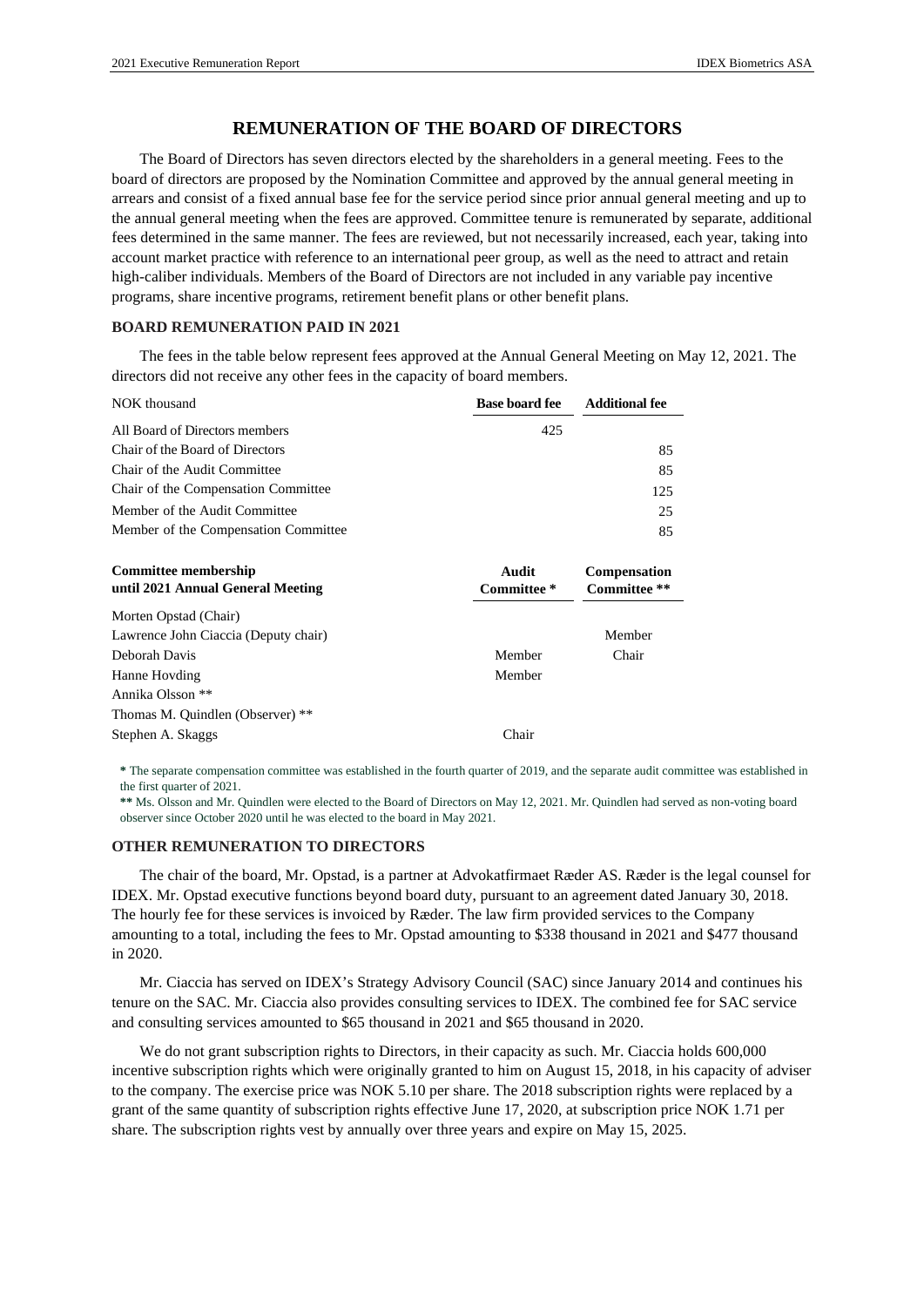### **DIRECTORS' SHAREHOLDINGS**

|                                      |             | <b>USD</b> thousand |                          |            |                           |
|--------------------------------------|-------------|---------------------|--------------------------|------------|---------------------------|
|                                      | 1.Jan. 2021 | <b>Purchased</b>    | <b>Sold</b>              |            | 31 Dec. 2021 Market value |
| Morten Opstad (Chair)                | 7,398,916   |                     | $\overline{a}$           | 7,398,916  | \$3,040                   |
| Lawrence John Ciaccia (Deputy chair) | 271,563     | 143.458             | $\overline{\phantom{a}}$ | 415,021    | 171                       |
| Deborah Davis                        | 564,479     |                     | $\overline{\phantom{a}}$ | 564,479    | 232                       |
| Hanne Hovding                        | 487,778     |                     | ٠                        | 487,778    | 200                       |
| Annika Olsson                        |             | 52,631              | ٠                        | 52,631     | 22                        |
| Thomas M. Quindlen                   | 275,000     | 138,981             | ٠                        | 413,981    | 170                       |
| Stephen A. Skaggs                    | 764,909     | 253.144             |                          | 1,018,53   | 418                       |
| Total                                | 9,762,645   | 588,214             | $\overline{\phantom{a}}$ | 10,350,859 | \$4,252                   |

#### **CHANGES IN THE REMUNERATION TO THE BOARD OF DIRECTORS**

In 2021, the remuneration of the board of directors was increased compared to the prior years to reflect the additional responsibility of members due to IDEX's listing of its ADSs on the Nasdaq Capital Market in the United States. The introduction of a separate compensation committee as of the fourth quarter of 2019 and a separate audit committee as of the first quarter 2021 caused committee-specific additional fees to be paid as of 2020 and 2021, respectively.

| <b>NOK</b> thousand                | $2021**$ | Chg | 2020* | <b>Chg</b> | 2019  | Chg | 2018  | Chg | 2017  |
|------------------------------------|----------|-----|-------|------------|-------|-----|-------|-----|-------|
| Morten Opstad                      | 510      | 36% | 375   | 0%         | 375   | 15% | 325   | 0%  | 325   |
| Lawrence John Ciaccia <sup>1</sup> | 510      | 42% | 360   | 20%        | 300   | 0%  | 300   | 0%  | 300   |
| Deborah Davis <sup>2</sup>         | 575      | 53% | 375   | 25%        | 300   | 0%  | 300   | 0%  | 300   |
| Hanne Høvding <sup>3</sup>         | 450      | 50% | 300   | 0%         | 300   | 0%  | 300   | 0%  | 300   |
| Thomas M. Quindlen <sup>4</sup>    | 280      |     |       |            |       |     |       |     |       |
| Stephen A. Skaggs <sup>5</sup>     | 510      | 70% | 300   |            |       |     |       |     |       |
| Total                              | 2,835    | 66% | 1,710 | 34%        | 1,275 | 4%  | 1,225 | 0%  | 1,225 |
| Remuneration of                    |          |     |       |            |       |     |       |     |       |
| former member                      |          |     |       |            | 300   | 0%  | 300   | 0%  | 300   |
| Total<br>incl. former member       | 2,835    | 66% | 1.710 | 9%         | 1,575 | 3%  | 1,525 | 0%  | 1,525 |

#### **Remuneration of the Board of Directors**

**\*** Board fees for compensation committee members reflect that the committee was active from the fourth quarter of 2019

**\*\*** Board fees for audit committee members reflect that the committee was active from the first quarter of 2021

<sup>1</sup> Mr. Ciaccia was member of the Compensation Committee in the periods that the remuneration paid in 2021 and 2020 related to.

<sup>2</sup>Ms. Davis was chair of the Compensation Committee in the periods that the remuneration paid in 2021 and 2020 related to. Ms. Davis was member of the Audit Committee in the period that remuneration paid in 2021 related to.

<sup>3</sup> Ms. Høvding was member of the Audit Committee in the period that remuneration paid in 2021 related to.

<sup>4</sup> Mr. Quindlen was a board observer in the period that remuneration paid in 2021 related to. He was elected as a board member in May 2021.

<sup>5</sup> Mr. Skaggs was chair of the Audit Committee in the period that remuneration paid in 2021 related to.

The amounts above are the cash remuneration as approved by the respective annual general meetings. The effect of any election by the director to take all or part of the remuneration in shares has not been taken into account.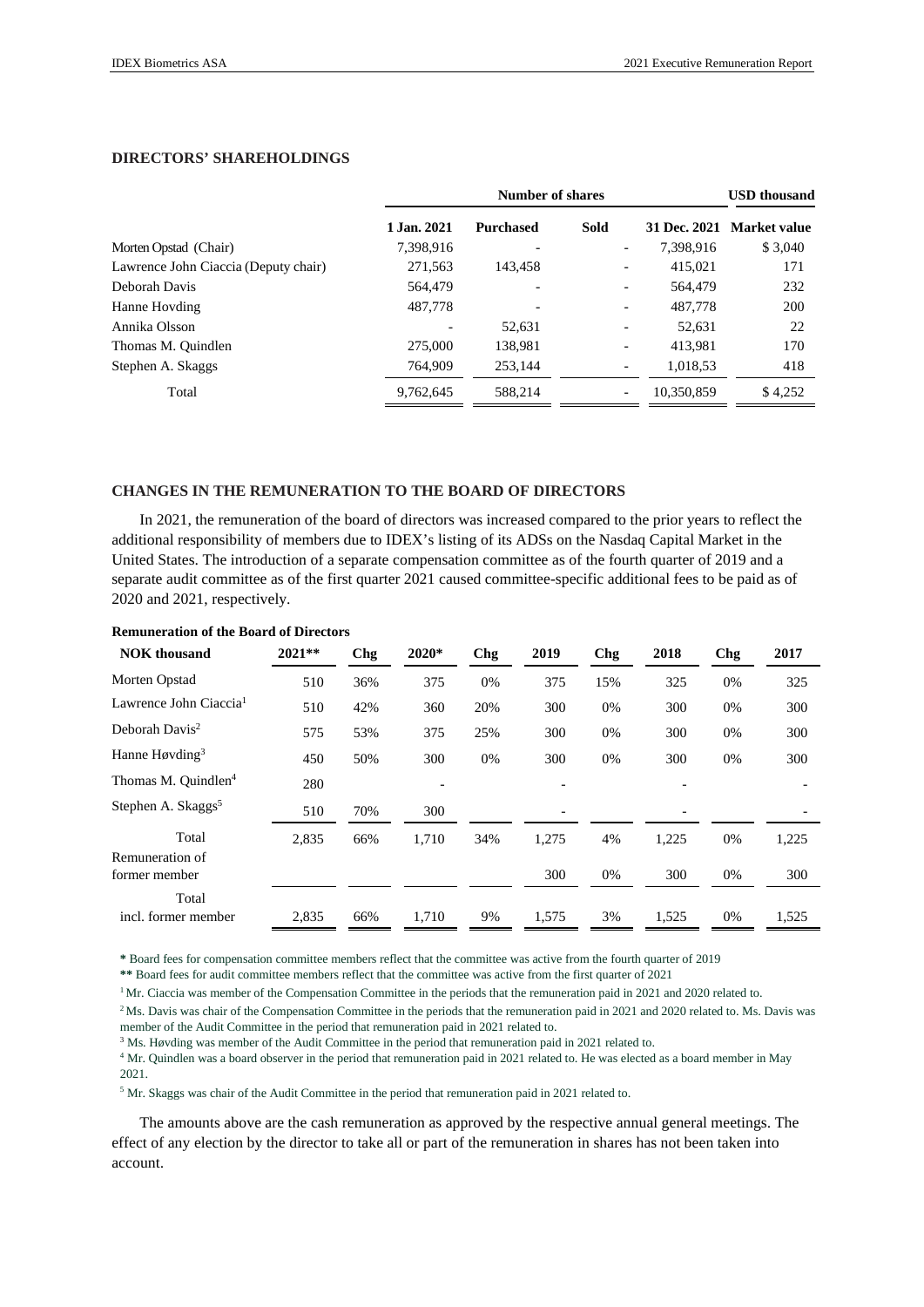### **REMUNERATION OF EXECUTIVES**

#### **REMUNERATION COMPONENTS**

The [Remuneration Policy s](https://www.carlsberggroup.com/media/36692/remuneration-policy_2020.pdf)ets out the principles for executive remuneration. IDEX provides the same remuneration components to its executives as to the employees at large:

- Base pay
- Variable cash pay
- Share-based programs
- Insurance, pension contribution and other benefits

There have not been any deviations from the policy in 2021.

#### **Base pay**

The base pay is a fixed cash salary. The base pay is in line with the market for corresponding jobs in the industry and location. Position scoping is based on job content. Within scope, the pay can be adjusted to reflect the individual's expertise and performance. The scoping and level within scope is normally reviewed annually.

There were no adjustments to executives' base salary in 2021.

#### **Variable cash pay**

The company's annual incentive program for the executives includes revenue generation as a gating and scaling component. In addition, various financial and operational components like product margin, operating expense, product development, supply chain performance and organizational improvement are factored in.

The components are selected from the company's business strategy and operational plans. The variable elements of the remuneration promote the company's goals and align employees' and shareholders' motivation. Full target incentive pay achievement is expressed as a percentage of base pay, up to 100%. In order to have the ability to recognize instances of significant revenue and profitability achievements, variable pay awards may exceed target levels if certain key company performance metrics within the plan have been exceeded in any particular year, but may not exceed 200% of annual base pay.

The following criteria were in effect in 2021. The measurement scale and achievement are not disclosed because of competitive considerations. The criteria reflected the company's strategy of profitable growth, technical innovation and product development, cost control, and organizational development.

| <b>Criterion</b>                                                              | Weight     | Alignment with strategy and shareholders' interests                                                                                                     |  |  |  |  |
|-------------------------------------------------------------------------------|------------|---------------------------------------------------------------------------------------------------------------------------------------------------------|--|--|--|--|
| Gross margin                                                                  | 20%        | Shareholder value creation and sustainable financial results<br>are dependent on profit                                                                 |  |  |  |  |
| Product development and release                                               | 30%        | Intellectual property creation is a pivotal factor in creating and<br>maintaining competitive advantage                                                 |  |  |  |  |
| Opex spending vs. budget                                                      | 30%        | A sustainable business needs to practice financial discipline                                                                                           |  |  |  |  |
| Customer satisfaction                                                         | 10%        | Pivotal factor in retaining customers                                                                                                                   |  |  |  |  |
| HR development actions                                                        | 10%        | The intellectual property and operational effectiveness and<br>efficiency is created by IDEX's human resources                                          |  |  |  |  |
| Revenue multiplier;<br>Multiplier of the weighted achievement<br>of the above | Multiplier | Generating revenue is fundamental to building a viable<br>business from IDEX's technology and absent revenue growth,<br>the other factors have no value |  |  |  |  |

The overall achievement on the above criteria was scaled with a revenue multiplier. The compensation committee and the board reviews performance against criteria and determines the bonus achievement. Overall achievement in 2021, including the revenue multiplier, was 36/100 of target bonus. In view of the company's commercial and financial situation at the end of 2021, no incentive pay was awarded to any of the executives.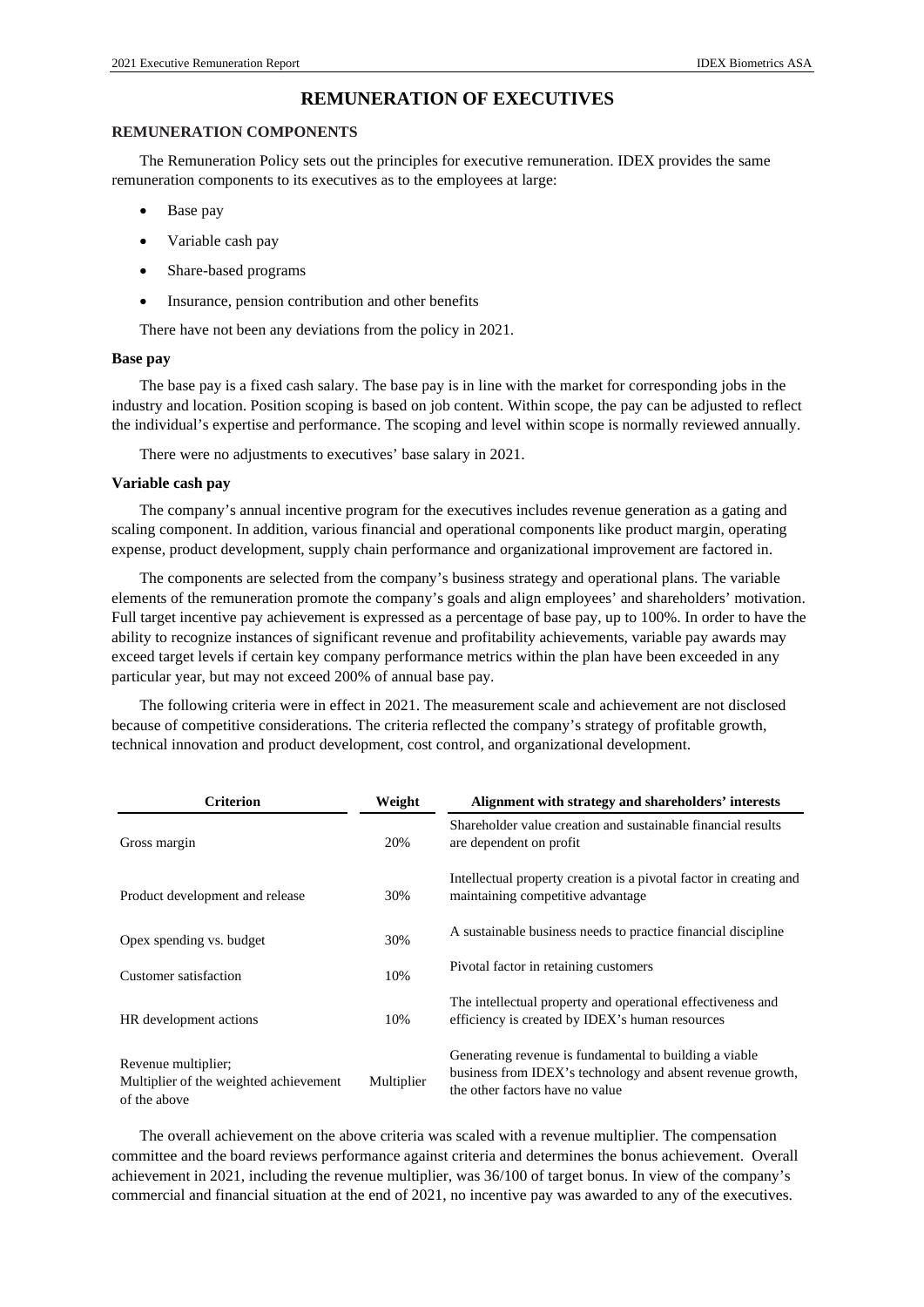The incentive pay is normally settled in cash. The board may also decide to settle all or part of the incentive pay in shares. Incentives are paid pro rata when the executive has not served the full period. Incentives are normally paid only if the executive remains employed on the settlement date.

The board may offer specific one-off incentive payments related to successful completion of certain key projects. Such incentives will be in addition to any annual incentives. Such one-off incentives may not exceed 25% of annual base pay in a calendar year.

Incentives are paid only in arrears. IDEX's employment agreements do not have any clawback provisions. In cases of misconduct and misinformation, clawback may or may not be successful based on applicable legislation.

No clawbacks of variable pay have been attempted or conducted in 2021.

#### **Share-based programs**

The executives participate in the same share-based programs that are in effect for all employees; currently the subscription rights-based incentive program (SR program) and the employee share purchase plan (ESPP). The share-based remuneration programs are each year presented to and resolved by the annual general meeting before they are implemented by the board. To align the executives' financial interest with the shareholders', the SR program will yield a gain to the executives only if the share price increases, and a four-year vesting by 25% per year balances short-term attractiveness and long-term retention effect. The ESPP is designed to motivate executives to invest in the company. By investing in the company, the executives will have joint interests with the shareholders at large.

The share-based incentive program is based on a grant of subscription rights with exercise price at-the money on the grant date. The option value of new hire grants on grant date have been in the bracket 50%-200% of annual base pay. The bracket is wide because the share-based incentive element must be tailored to the role and should also be reflective of market compensation practice in the location from which the role is based. This element must also provide a strong incentive for key executives to create shareholder value.

Subject to the board's discretion, the exercise price may also be set below market price on the grant date for up to 1% of the registered number of shares in company as of the 2021 Annual General Meeting, but under no circumstance lower than the par value of the shares.

Grants in 2021 are shown in the "Grants of Subscription Rights to Executives" table presented below.

There have not been practiced any lock-up periods after exercise, but this may be determined by the board if the board considers it to be in the long-term interest of the company. The company has a practice of making annual new grants at about ¼ value of the new hire grant.

Executives did not exercise any subscription rights in 2021.

The ESPP allows the participant to convert up to 20% of the base salary into shares, by contributing an amount from each paycheck during six months, and purchasing new issue shares at 15% discount on lower of the share price at beginning and end of the contribution period.

Messrs. Graziani and Eaton participated in the ESPP. The reported benefit is the nominal discount upon acquisition of the shares.

#### **Insurance, pension contribution and other benefits**

Executives are enrolled in the same insurance, pension and other benefits programs as offered to all employees in the same location. The company does not offer any pension schemes to executives other than contribution to insured pension schemes or pension investment, as customary in the location. Pension contribution is earned only on base pay, unless additional contributions are legally mandated in the location.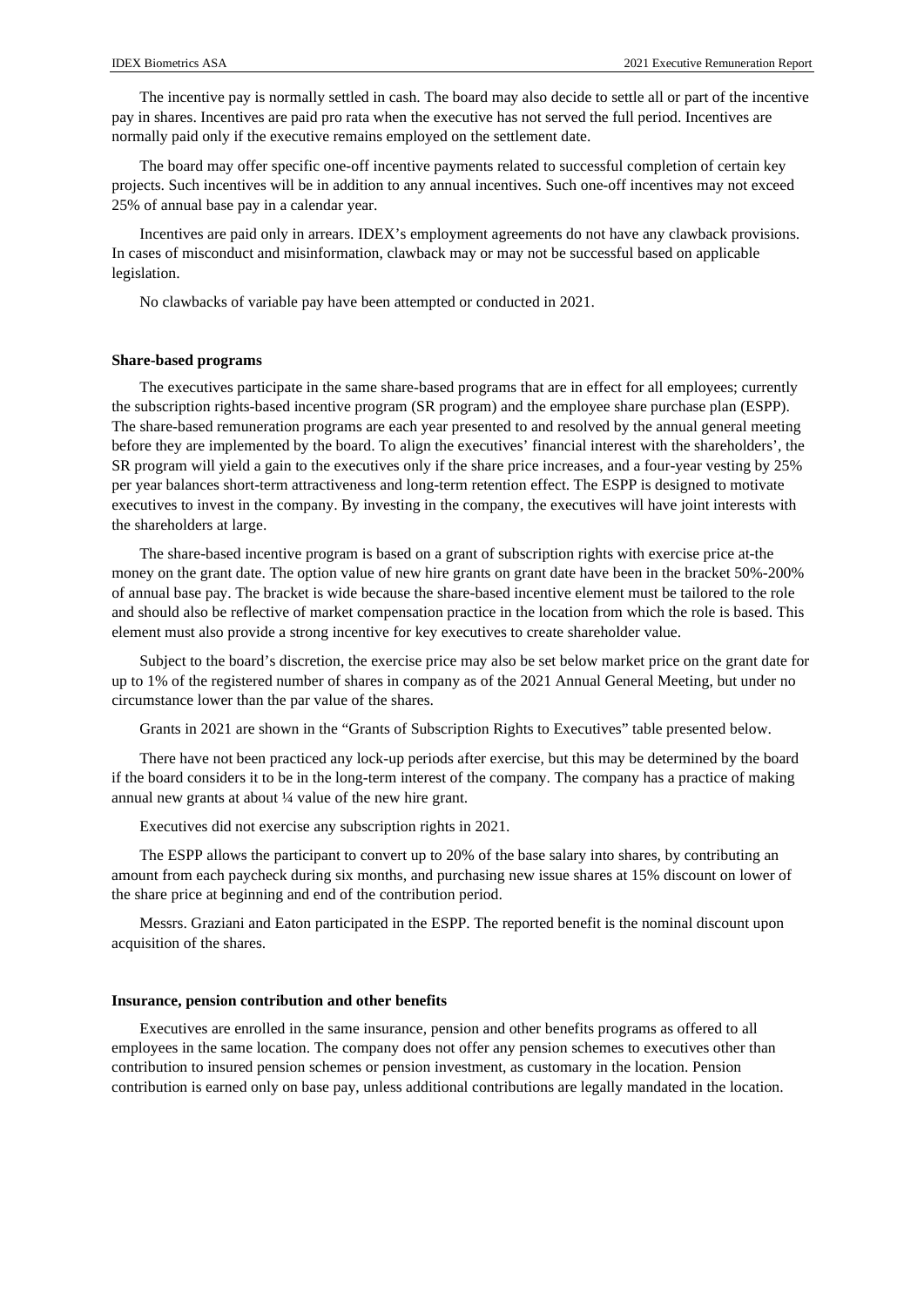### **Contractual arrangements**

The employment agreements with the executives are set up in line with the employment agreements in the entity where the executive is employed, with any position-specific modifications.

| <b>Executive</b>      | <b>Duration</b>                                                                                              | Notice period | <b>Pension</b>                                                                                                                                          | <b>Termination</b><br>terms                                                                                                     |
|-----------------------|--------------------------------------------------------------------------------------------------------------|---------------|---------------------------------------------------------------------------------------------------------------------------------------------------------|---------------------------------------------------------------------------------------------------------------------------------|
| Vincent Graziani, CEO | Open-ended at will<br>employment<br>agreement with<br><b>IDEX Biometrics</b><br>America Inc.                 | 6 months      | No contribution                                                                                                                                         | 3 months salary<br>paid unless<br>terminated by the<br>company for<br>cause. No other<br>post-employment<br>salary or benefits. |
| James A. Simms, CFO   | Open-ended at will<br>employment<br>agreement with<br><b>IDEX Biometrics</b><br>America Inc.                 | 90 days       | No contribution                                                                                                                                         | No post-<br>employment<br>salary or benefits.                                                                                   |
| Anthony Eaton, CTO    | Open-ended<br>employment<br>agreement with<br><b>IDEX Biometrics</b><br>UK Ltd.                              | 3 months      | <b>IDEX Biometrics</b><br>UK Ltd. program:<br>Minimum company<br>contribution 2% and<br>the company will<br>match employee<br>contribution up to<br>6%. | Non-compete<br>clause for up to 6<br>months may be<br>invoked by IDEX<br>against paying<br>compensation.                        |
| Catharina Eklof, CCO  | Individual<br>contractor *, open-<br>ended service<br>agreement with<br><b>IDEX Biometrics</b><br><b>ASA</b> | 6 months      | Not applicable                                                                                                                                          | No post-contract<br>payments                                                                                                    |

**\*** Ms. Eklof is hired as an individual contractor because IDEX does not have a subsidiary in Belgium.

### **Executives' shareholdings**

|                       |                          | Number of shares |                          |           |                            |  |  |  |
|-----------------------|--------------------------|------------------|--------------------------|-----------|----------------------------|--|--|--|
|                       | Jan. 1, 2021             | <b>Purchased</b> | Sold                     |           | Dec. 31, 2021 Market value |  |  |  |
| Vincent Graziani, CEO | 810,239                  | 363,040          | $\overline{\phantom{a}}$ | 1,173,279 | \$421                      |  |  |  |
| James A. Simms, CFO   | $\overline{\phantom{a}}$ | 1,494,736        | -                        | 1,494,736 | \$536                      |  |  |  |
| Anthony Eaton, CTO    | 249,575                  | 15,381           | $\overline{\phantom{0}}$ | 264,956   | \$95                       |  |  |  |
| Catharina Eklof, CCO  | $\overline{\phantom{a}}$ | 89.684           | $\overline{\phantom{a}}$ | 89.684    | \$32                       |  |  |  |
| Total                 | 1.059.814                | 1.962.841        | $\overline{\phantom{a}}$ | 3.022.655 | \$1,084                    |  |  |  |

|                       | Number of subscription rights |           |                          |               |                           |  |  |  |
|-----------------------|-------------------------------|-----------|--------------------------|---------------|---------------------------|--|--|--|
|                       | Jan 1, 2021                   | Granted   | <b>Exercised</b>         | Dec. 31, 2021 | <b>Intrinsic</b><br>value |  |  |  |
| Vincent Graziani, CEO | 5,000,000                     | 1.210.400 | -                        | 6.210.400     | \$1,269                   |  |  |  |
| James A. Simms, CFO   | $\overline{\phantom{a}}$      | 2,997,400 | -                        | 2.997.400     | \$163                     |  |  |  |
| Anthony Eaton, CTO    | 1.452.800                     | 210,300   | -                        | 1,663,100     | \$259                     |  |  |  |
| Catharina Eklof, CCO  | $\overline{\phantom{a}}$      | 2,000,000 | -                        | 2,000,000     | \$177                     |  |  |  |
| Total                 | 6,452,800                     | 6,418,100 | $\overline{\phantom{a}}$ | 12,870,900    | \$1,868                   |  |  |  |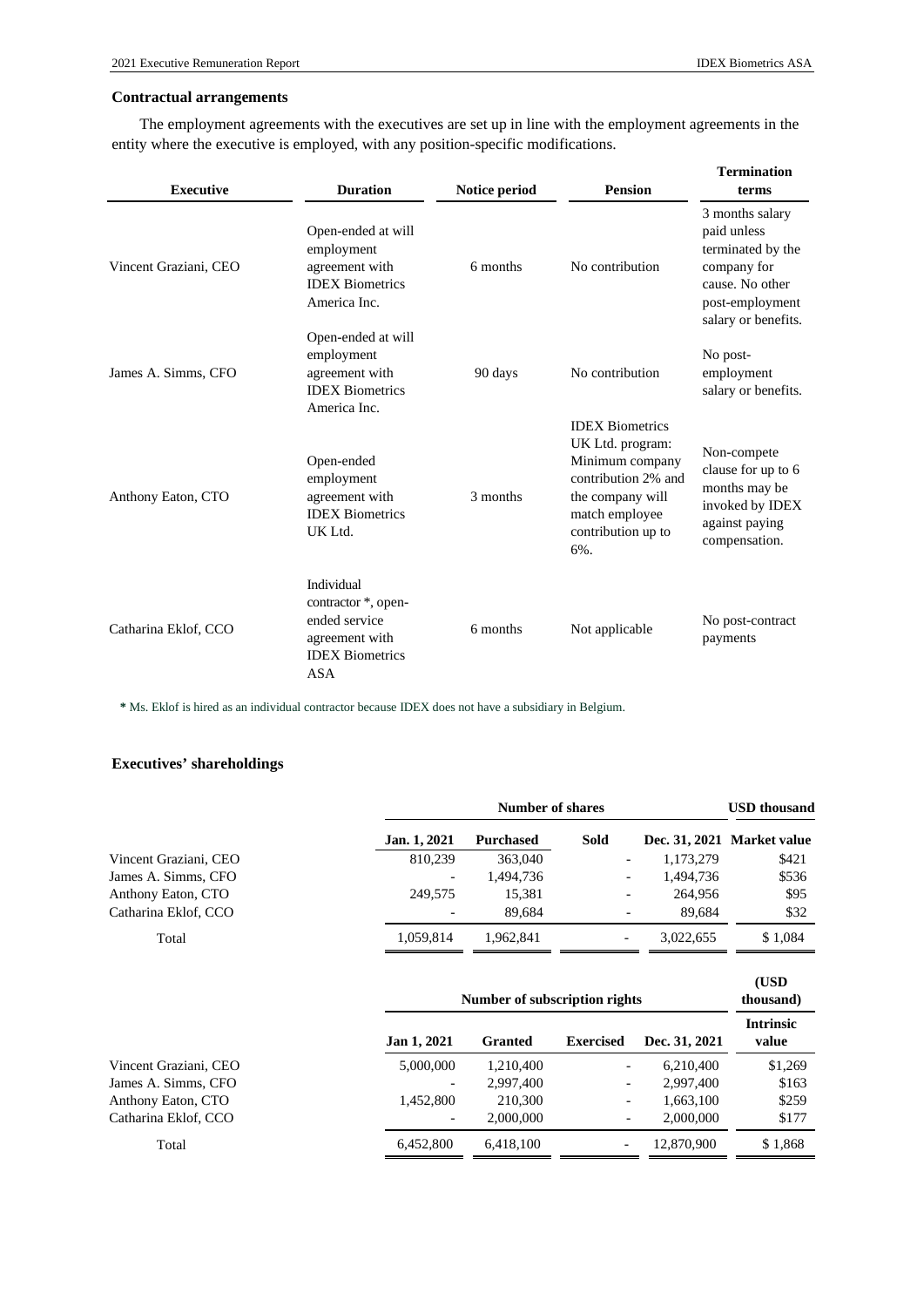|                               |                                                                 |      |                        | <b>USD</b><br>thousand |                                                   |                             |                                   |                                          |
|-------------------------------|-----------------------------------------------------------------|------|------------------------|------------------------|---------------------------------------------------|-----------------------------|-----------------------------------|------------------------------------------|
| Grantee,<br><b>Grant</b> year | Exerc.<br>price,<br><b>Exercise</b><br>NOK per<br>share<br>year |      | Holding<br>Jan 1, 2021 | <b>Granted</b>         | <b>Exercised,</b><br>canceled,<br>or<br>forfeited | Holding<br>Dec. 31,<br>2021 | <b>Vested</b><br>Dec. 31,<br>2021 | <b>Nominal</b><br>value<br>Dec. 31, 2021 |
| Vincent Graziani              |                                                                 |      |                        |                        |                                                   |                             |                                   |                                          |
| 2020                          | 2021-2025                                                       | 1.11 | 5,000,000              |                        | ٠                                                 | 5,000,000                   | 1,250,000                         | \$291                                    |
| 2021                          | 2022-2026                                                       | 2.14 |                        | 1,210,400              | ٠                                                 | 1,210,400                   |                                   |                                          |
| Total                         |                                                                 |      | 5,000,000              | 1,210,400              |                                                   | 6,210,400                   | 1,250,000                         | 291                                      |
| James A. Simms                |                                                                 |      |                        |                        |                                                   |                             |                                   |                                          |
| 2021                          | 2022-2026                                                       | 2.71 |                        | 2,750,000              |                                                   | 2,750,000                   | $\boldsymbol{0}$                  |                                          |
| 2021                          | 2022-2026                                                       | 2.40 |                        | 247,400                |                                                   | 247,400                     |                                   |                                          |
| Total                         |                                                                 |      |                        | 2,997,400              |                                                   | 2,997,400                   |                                   |                                          |
| Anthony Eaton                 |                                                                 |      |                        |                        |                                                   |                             |                                   |                                          |
| 2019                          | 2020-2024                                                       | 1.65 | 327,800                |                        |                                                   | 327,800                     | 163,900                           | 28                                       |
| 2020                          | 2021-2025                                                       | 1.71 | 1,125,000              |                        | ٠                                                 | 1,125,000                   | 375,000                           | 62                                       |
| 2021                          | 2022-2026                                                       | 2.40 |                        | 210,300                | $\overline{\phantom{m}}$                          | 210,300                     |                                   |                                          |
| Total                         |                                                                 |      | 1,452,800              | 210,300                | ÷.                                                | 1,663,100                   | 538,900                           | 90                                       |
| Catharina Eklof               |                                                                 |      |                        |                        |                                                   |                             |                                   |                                          |
| 2021                          | 2022-2026                                                       | 2.38 | $\overline{a}$         | 2,000,000              |                                                   | 2,000,000                   |                                   |                                          |
| Total                         |                                                                 |      |                        | 2,000,000              |                                                   | 2,000,000                   |                                   |                                          |
| Total executive team          |                                                                 |      | 6,452,800              | 6,418,100              |                                                   | 12,870,900                  | 1,788,900                         | \$381                                    |

### **Grants of Subscription Rights to Executives**

There are no other vesting criteria than the executive remaining an employee or individual contractor to IDEX.

### **Executive Remuneration – Comparisons**

IDEX applies the same basic principles to the executive remuneration as for all the company's employees, benchmarking salaries against the relevant external market for the roles and assessing role complexity and individual performance.

|                                   |                       | <b>Fixed remuneration</b> |                                       | <b>Variable remuneration</b>                                                |     |              |                                               |  |
|-----------------------------------|-----------------------|---------------------------|---------------------------------------|-----------------------------------------------------------------------------|-----|--------------|-----------------------------------------------|--|
| (USD thousand)                    | <b>Salary</b><br>Year |                           | <b>Other</b><br>Benefits <sup>1</sup> | Share-<br><b>Incentive</b><br>$\mathbf{Pav}^2$<br><b>Based</b> <sup>3</sup> |     | <b>Total</b> | <b>Proportion fixed vs</b><br>variable remun. |  |
| <b>CURRENT MEMBERS</b>            |                       |                           |                                       |                                                                             |     |              |                                               |  |
| Vincent Graziani, CEO             | 2021                  | 400                       | 25                                    | 44                                                                          | 126 | 595          | $72\% - 28\%$                                 |  |
|                                   | 2020                  | 312                       | 23                                    |                                                                             | 120 | 455          | 74% - 26%                                     |  |
| James A. Simms, CFO               | 2021                  | 211                       | 20                                    |                                                                             | 180 | 411          | $56\% - 44\%$                                 |  |
| Anthony Eaton, CTO                | 2021                  | 254                       | 18                                    | 22                                                                          | 60  | 354          | $77\% - 23\%$                                 |  |
|                                   | 2020                  | 220                       | 14                                    | 24                                                                          | 132 | 390          | $60\% - 40\%$                                 |  |
|                                   | 2019                  | 188                       | 24                                    | 23                                                                          | 83  | 318          | $67\% - 33\%$                                 |  |
| Catharina Eklof, CCO <sup>4</sup> | 2021                  | 259                       |                                       | 76                                                                          | 108 | 442          | $59\% - 41\%$                                 |  |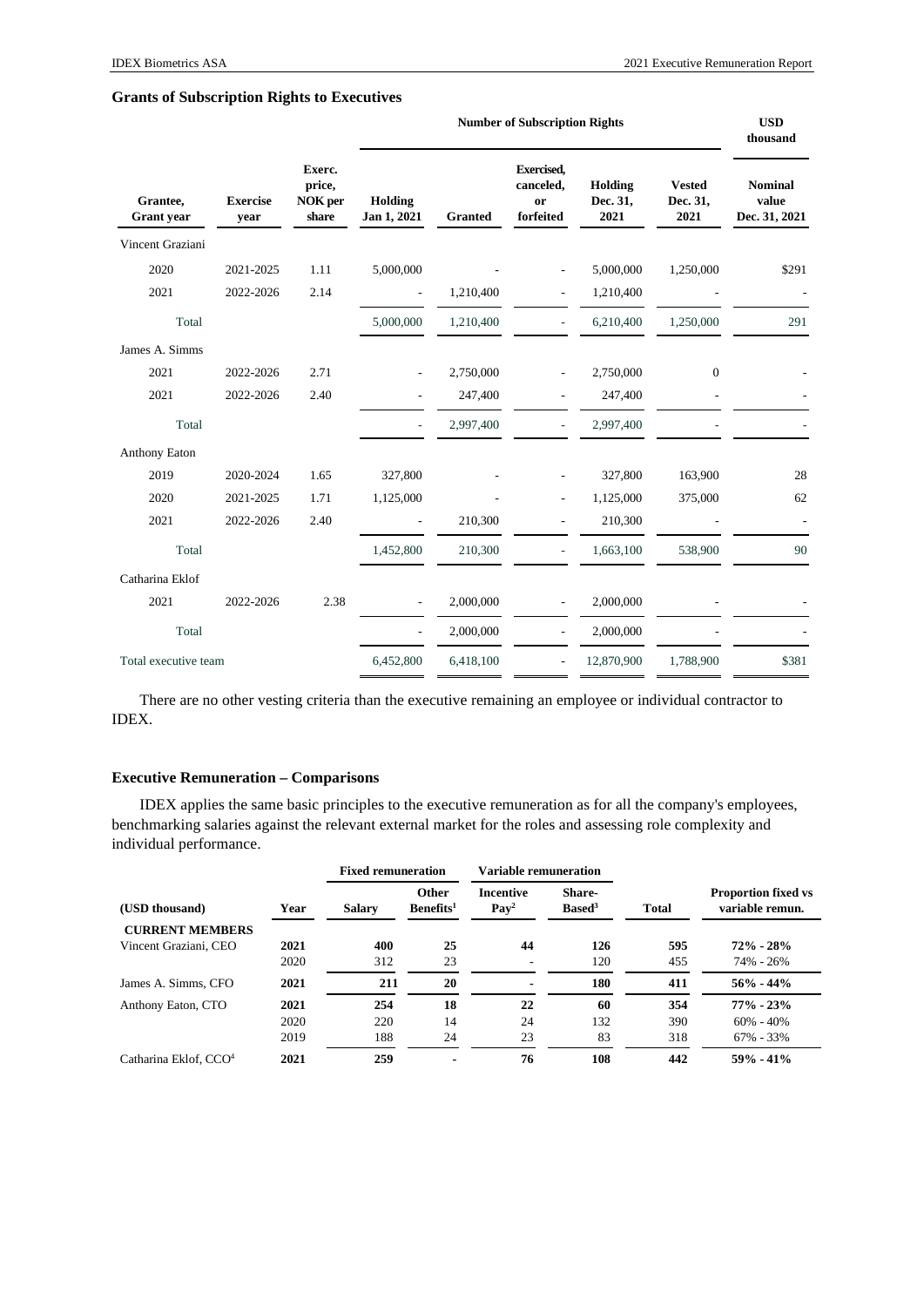|                                      |      |               | <b>Fixed remuneration</b>      |                                      | <b>Variable remuneration</b> |              |                                               |
|--------------------------------------|------|---------------|--------------------------------|--------------------------------------|------------------------------|--------------|-----------------------------------------------|
| (USD thousand)                       | Year | <b>Salary</b> | Other<br>Benefits <sup>1</sup> | <b>Incentive</b><br>Pay <sup>2</sup> | Share-<br>Based <sup>3</sup> | <b>Total</b> | <b>Proportion fixed vs</b><br>variable remun. |
| <b>FORMER MEMBERS</b>                |      |               |                                |                                      |                              |              |                                               |
| Stan Swearingen, CEO <sup>5</sup>    | 2020 | 38            | $\overline{4}$                 | 15                                   | 113                          | 170          | 25% - 75%                                     |
|                                      | 2019 | 360           | 8                              | 216                                  | 451                          | 1,035        | $36\% - 64\%$                                 |
|                                      | 2018 | 369           | 9                              | $\mathbf{0}$                         | 693                          | 1,071        | 35% - 65%                                     |
| Hemant Mardia, CEO <sup>6</sup>      | 2018 | 401           | $\Omega$                       | $\mathbf{0}$                         | 521                          | 922          | 43% - 57%                                     |
|                                      | 2017 | 432           | $\overline{0}$                 | 172                                  | 321                          | 925          | 47% - 53%                                     |
| Derek P. D'Antilio, CFO <sup>7</sup> | 2021 | 100           | 10                             | 56                                   | $-25$                        | 141          | 79% - 21%                                     |
|                                      | 2020 | 279           | 25                             | 18                                   | 84                           | 405          | 75% - 25%                                     |
|                                      | 2019 | 123           | 4                              |                                      | 31                           | 158          | $80\% - 20\%$                                 |
| Henrik Knudtzon, CFO <sup>8</sup>    | 2019 | 167           | 5                              | 91                                   | 119                          | 382          | 45% - 55%                                     |
|                                      | 2018 | 246           | 4                              | 90                                   | 214                          | 554          | 45% - 55%                                     |
|                                      | 2017 | 220           | 4                              | 63                                   | 144                          | 431          | 52% - 48%                                     |
| Fred Benkley, CTO <sup>9</sup>       | 2019 | 223           | 10                             | 26                                   | 155                          | 414          | 56% - 44%                                     |
|                                      | 2018 | 227           | 13                             | 87                                   | 188                          | 515          | 47% - 53%                                     |
|                                      | 2017 | 214           | 20                             | $\mathbf{0}$                         | 134                          | 368          | 64% - 36%                                     |
| <b>Total</b>                         | 2021 | 1,224         | 73                             | 198                                  | 449                          | 1,943        | $67\% - 33\%$                                 |
|                                      | 2020 | 849           | 66                             | 57                                   | 449                          | 1,421        | 64% - 36%                                     |
|                                      | 2019 | 1.061         | 51                             | 356                                  | 839                          | 2,307        | 48% - 52%                                     |
|                                      | 2018 | 1,243         | 26                             | 177                                  | 1,616                        | 3,062        | 41% - 59%                                     |
|                                      | 2017 | 866           | 24                             | 235                                  | 599                          | 1,724        | 52% - 48%                                     |

1 Benefits such as medical and life insurance or pension contribution.

2 Variable pay is reported in the year it is paid, which will be the year following the performance year, when results are known.

3 The reported amount is the amortised cost in the year under IFRS 2 Share-based payments, for incentive subscription rights. The reported amount for ESPP is the nominal discount in shares acquired in 2021. Both amounts represent an upfront calculation and does not represent any gain from the plans.

4 Ms. Eklof is an individual contractor on assignment for IDEX as of June 1, 2021. The salary and incentive amounts reported are the gross invoiced amounts which will cover also any employer's taxes and other employer benefits. The 2021 incentive was a sign-on fee.

5 Mr. Swearingen served as CEO from April 2018 to February 2020

6 Mr. Mardia served as CEO until March 2018

7 Mr. D'Antilio served as CFO from July 2019 to April 2021

8 Mr. Knudtzon stepped down as CFO in July 2019

9 Mr. Benkley stepped down as CTO in March 2019 where after he continued as Chief Innovation Officer

There were no salary adjustments in 2021 or 2020. The increase from 2020 to 2021 was a result of a temporary reduction of salaries in March-May 2020.

### **KEY FINANCIAL PERFORMANCE FIGURES AND EXECUTIVE PAY RATIO**

The table below shows key figures related to financial performance, number of employees and average remuneration for employees for the last five years:

| <b>Key Figures</b>                                  | 2021                | 2020                 | 2019        | 2018       | 2017       |
|-----------------------------------------------------|---------------------|----------------------|-------------|------------|------------|
| Total Revenue (USD thousand)                        | \$2,840             | \$1,095              | \$424       | \$440      | \$2.113    |
| Net Loss (USD thousand)                             | \$(32,552)          | \$(26,754)           | \$ (32.423) | \$(30,225) | \$(30,919) |
| Number of employees                                 | 95                  | 102                  | 109         | 99         | 100        |
| Change in average salary all employees <sup>1</sup> | $20\%$ <sup>2</sup> | $-18\%$ <sup>3</sup> | 5%          | 3%         | $0.1\%$    |

<sup>1</sup> Salary only. Benefits and other elements of compensation is excluded

<sup>2</sup> The increase was a result of customary salary increases as well as 2020 salary expense reflecting a temporary reduction of salaries in that year

3 The decrease was a result of temporary salary reductions in March-May 2020 due to cost containment measures

Average salary measured in USD is influenced by currency rates and different salary levels and increases in the markets in which IDEX Biometrics operates. At the end of 2021, 60% of the group's employees were employed in the US, 29% in the UK, 9% in China and 2% in Norway. Product development employees comprise about 75% of the workforce in the group.

We apply the same basic principles to the Executive remuneration as we do for all our employees, benchmarking salaries against the relevant external market for the role.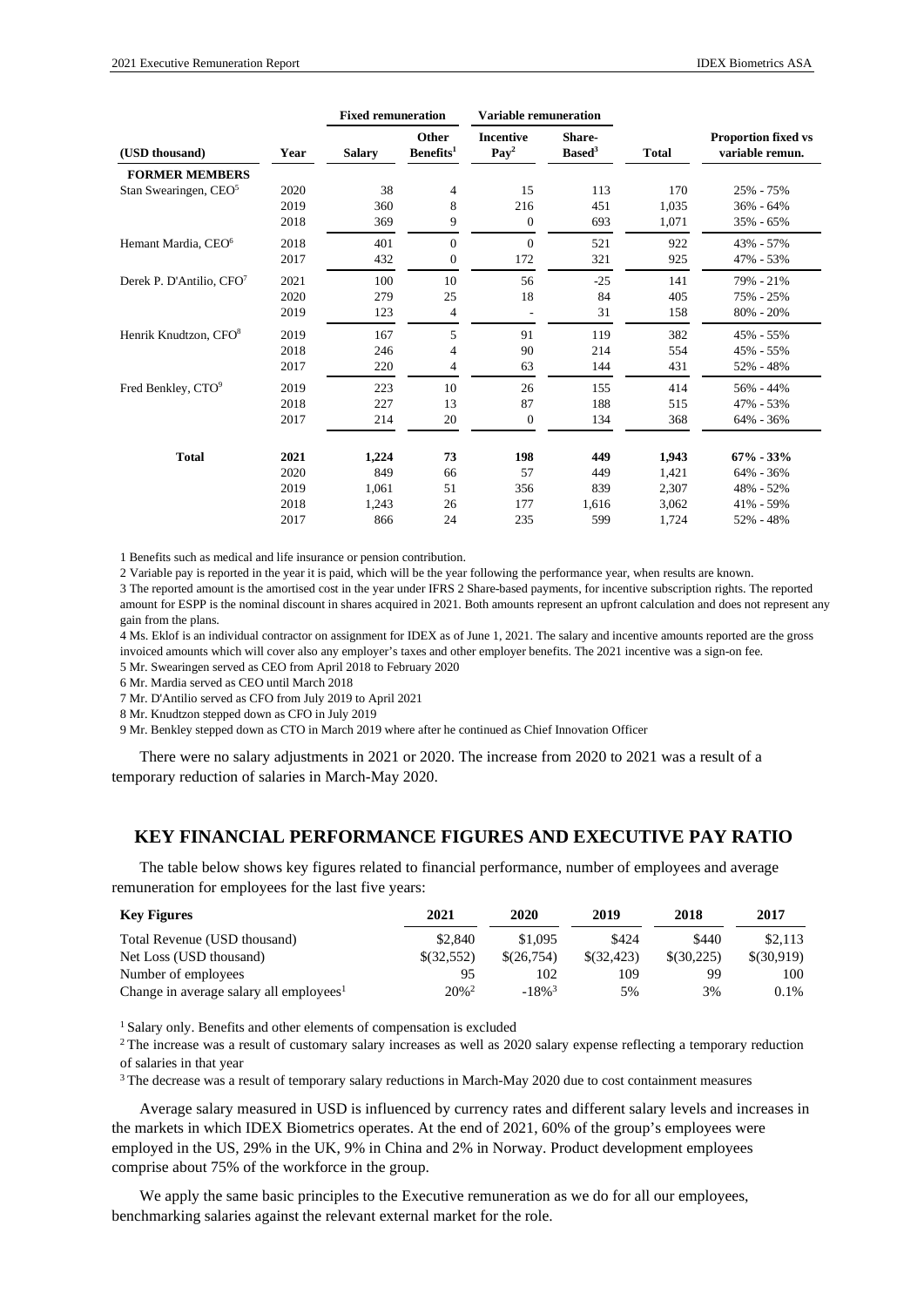The CEO to average employee remuneration ratio for 2017-2021 is shown in the table below. Average remuneration is based on all employee costs, including incentives and benefits.

The Parent Company, IDEX Biometrics ASA, is a small entity, with two local employees at the end of 2021. Remuneration statistics is not disclosed. The table below therefore shows the global IDEX Biometrics group numbers and ratios.

| <b>USD</b> thousand                                         | 2021 | Chg    | 2020 | Chg     | 2019 | Chg | 2018 | Chg | 2017 |
|-------------------------------------------------------------|------|--------|------|---------|------|-----|------|-----|------|
| CEO, Vincent Graziani <sup>1</sup>                          | 595  | 31%    | 455  |         |      |     |      |     |      |
| CFO. James A. Simms <sup>2</sup>                            | 411  |        |      |         |      |     |      |     |      |
| Former CFO, Derek P. D'Antilio <sup>3</sup>                 | 141  | $-65%$ | 405  | 156%    | 158  |     |      |     |      |
| CTO, Anthony Eaton <sup>4</sup>                             | 354  | $-9%$  | 390  | 23%     | 318  |     |      |     |      |
| CCO, Catharina Eklof <sup>5</sup>                           | 442  |        |      |         |      |     |      |     |      |
| Average total payroll<br>per employee, excl. all executives | 213  | 28%    | 166  | $-11\%$ | 187  | 6%  | 176  | 4%  | 168  |
| Ratio CEO over average employee                             | 2.8  |        | 2.7  |         |      |     |      |     |      |
| Ratio CFO over average employee                             | 1.9  |        |      |         |      |     |      |     |      |
| Ratio former CFO over avg. empl.                            | 0.7  |        | 2.4  |         | 1.0  |     |      |     |      |
| Ratio CTO over average employee                             | 1.7  |        | 2.4  |         | 1.7  |     |      |     |      |
| Ratio CCO over average employee                             | 2.1  |        |      |         |      |     |      |     |      |

<sup>1</sup>There was a change in CEO in 2018 and again in 2020. Mr. Graziani joined IDEX AS CEO effective March 2020 <sup>2</sup>There was a change in CFO in 2019 and again in 2021. Mr. Simms joined IDEX as CFO in April 2021

<sup>3</sup>Mr. D'Antilio joined IDEX as CFO in July 2019 and resigned in April 2021

<sup>4</sup>There was a change in CTO in 2019

5 Ms. Eklof joined IDEX as CCO in June 2021

### **D&O INSURANCE AND INDEMNIFICATION AGREEMENTS**

ADSs representing the company's shares are listed on the Nasdaq Capital Market in the United States. The company and its directors and officers are subject to incremental liability in the U.S., and the board has determined that, in order to attract and retain qualified individuals to the board and executive management, the company will maintain, on an ongoing basis, at its expense, liability insurance to protect directors and officers in the company from certain liabilities.

Upon recommendation from the nomination committee and approval by the general meeting of shareholders, the company has contractually obligated itself to indemnify, and to advance expenses on behalf of, the directors and officers to the fullest extent permitted by applicable Norwegian law so that they will serve or continue to serve the company free from undue concern.

#### April 20, 2022

The board of directors of IDEX Biometrics ASA

/s/ Morten Opstad Morten Opstad Chair

/s/ Lawrence John Ciaccia Lawrence John Ciaccia Deputy chair

/s/ Deborah Lee Davis Deborah Lee Davis Board member

/s/ Hanne Høvding Hanne Høvding Board member

/s/ Thomas Quindlen Thomas Quindlen Board member

/s/ Annika Olsson Annika Olsson Board member

/s/ Stephen Andrew Skaggs Stephen Andrew Skaggs Board member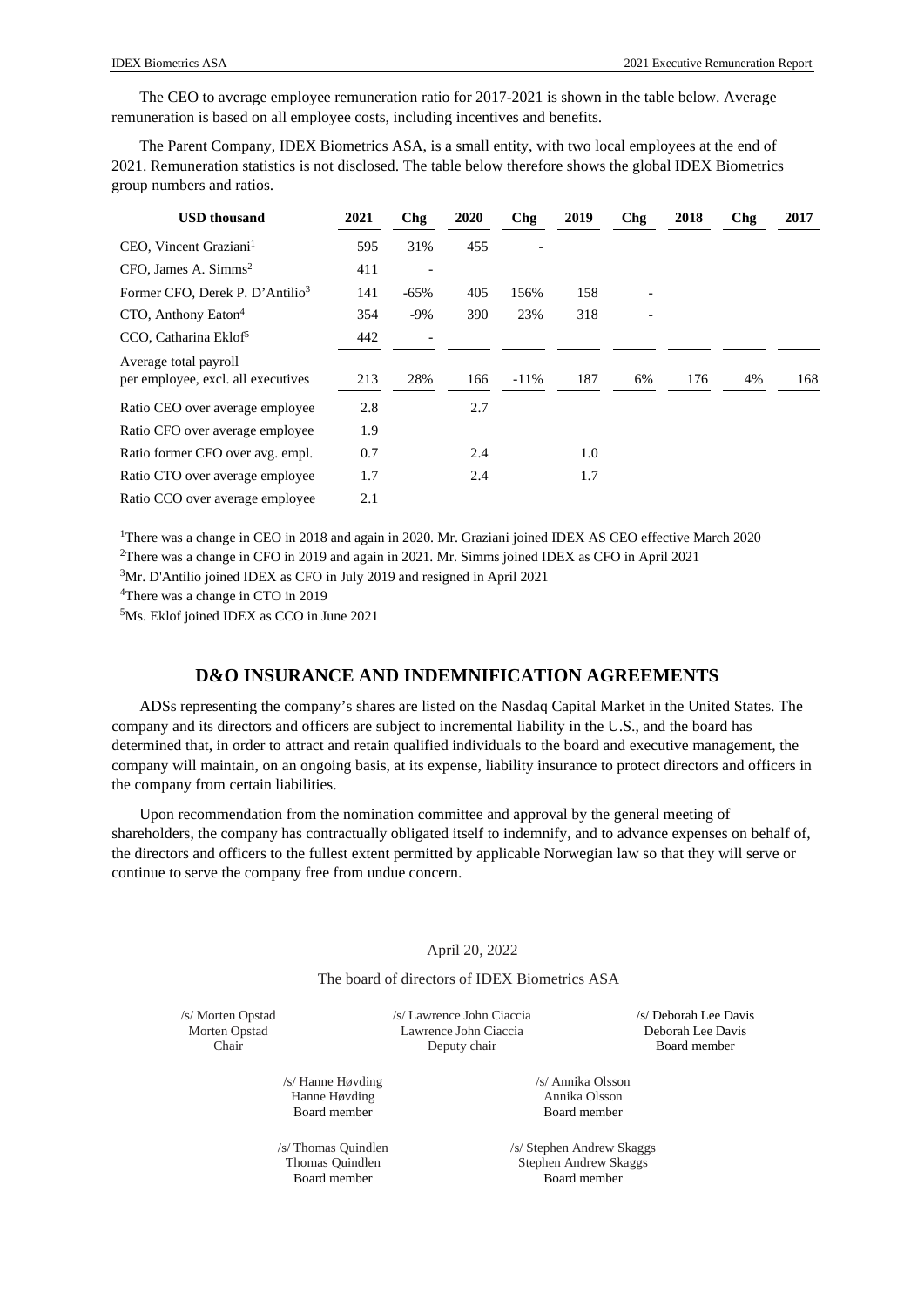

Statsautoriserte revisorer Ernst & Young AS

Dronning Eufemias gate 6a, 0191 Oslo Postboks 1156 Sentrum, 0107 Oslo

Foretaksregisteret: NO 976 389 387 MVA Tlf: +47 24 00 24 00

www.ey.no Medlemmer av Den norske Revisorforening

### **INDEPENDENT AUDITOR'S ASSURANCE REPORT ON REMUNERATION REPORT**

To the General Meeting of IDEX Biometrics ASA

### **Opinion**

We have performed an assurance engagement to obtain reasonable assurance that IDEX Biometrics ASA's report on salary and other remuneration to directors (the remuneration report) for the financial year ended December 31, 2021 has been prepared in accordance with section 6-16 b of the Norwegian Public Limited Liability Companies Act and the accompanying regulation.

In our opinion, the remuneration report has been prepared, in all material respects, in accordance with section 6-16 b of the Norwegian Public Limited Liability Companies Act and the accompanying regulation.

### **Board of directors' responsibilities**

The board of directors is responsible for the preparation of the remuneration report and that it contains the information required in section 6-16 b of the Norwegian Public Limited Liability Companies Act and the accompanying regulation and for such internal control as the board of directors determines is necessary for the preparation of a remuneration report that is free from material misstatements, whether due to fraud or error.

### **Our independence and quality control**

We are independent of the company in accordance with the requirements of the relevant laws and regulations in Norway and the International Ethics Standards Board for Accountants' International Code of Ethics for Professional Accountants (including International Independence Standards) (IESBA Code), and we have fulfilled our other ethical responsibilities in accordance with these requirements. Our firm applies International Standard on Quality Control 1 (ISQC 1) and accordingly maintains a comprehensive system of quality control including documented policies and procedures regarding compliance with ethical requirements, professional standards and applicable legal and regulatory requirements.

### **Auditor's responsibilities**

Our responsibility is to express an opinion on whether the remuneration report contains the information required in section 6-16 b of the Norwegian Public Limited Liability Companies Act and the accompanying regulation and that the information in the remuneration report is free from material misstatements. We conducted our work in accordance with the International Standard for Assurance Engagements (ISAE) 3000 – "Assurance engagements other than audits or reviews of historical financial information".